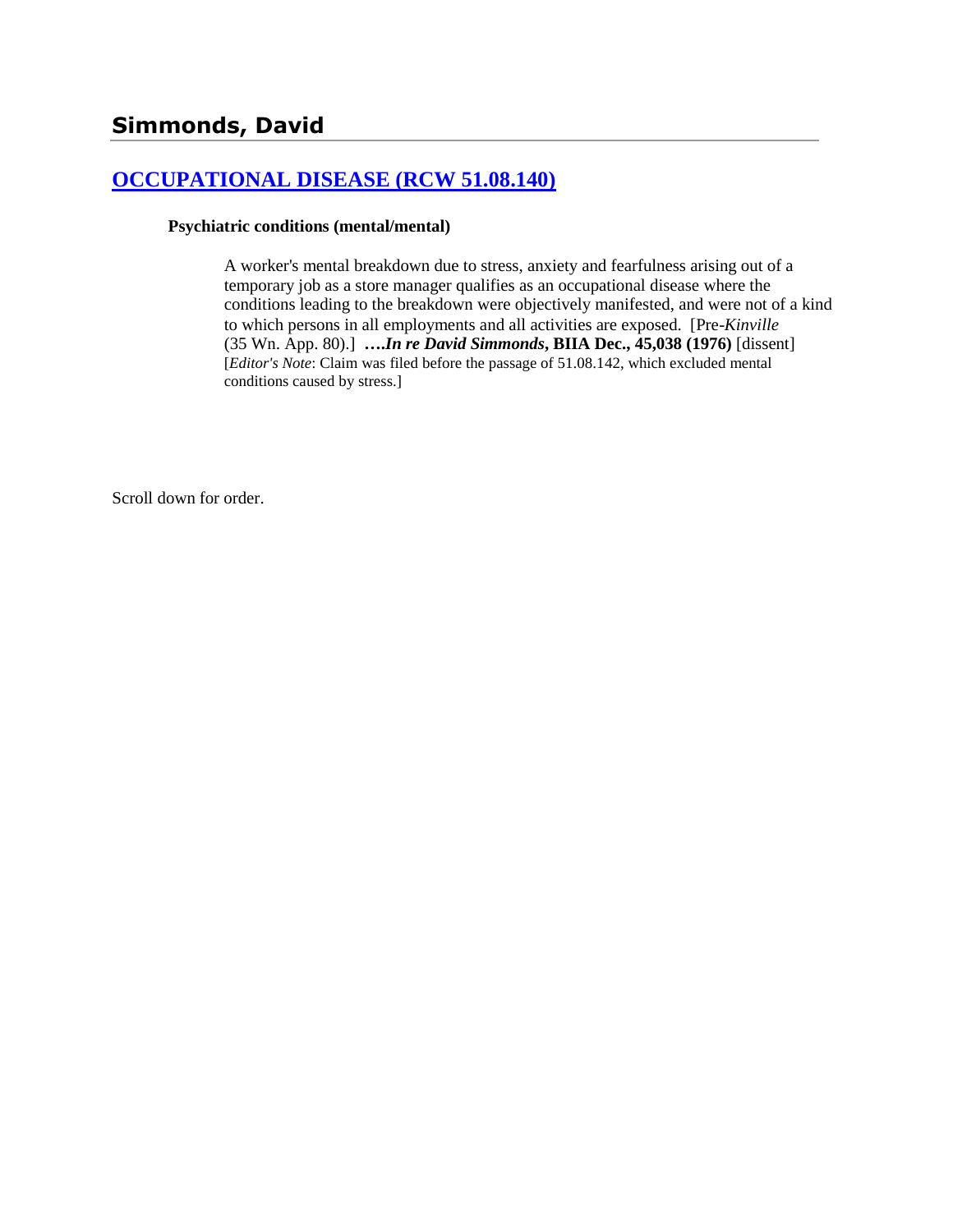### **BEFORE THE BOARD OF INDUSTRIAL INSURANCE APPEALS STATE OF WASHINGTON**

**)**

**IN RE: DAVID J. SIMMONDS ) DOCKET NO. 45,038**

**CLAIM NO. G-559623 ) DECISION AND ORDER**

APPEARANCES:

Claimant, David J. Simmonds, by Campbell, Johnston & Roach, per Patrick T. Roach

Employer, Kennewick IGA Foodliner, by John Eastlund, Owner

Department of Labor and Industries, by The Attorney General, per Daniel Harbaugh, James A. McDevitt, and Robert DiJulio, Assistants

This is an appeal filed by the claimant on January 16, 1975, from an order of the Department of Labor and Industries dated November 21, 1974, which rejected the claim on the grounds: (1) That the claimant's condition is not the result of an industrial injury as defined by the Workmen's Compensation Act; (2) That the claimant's condition is not an occupational disease as contemplated by Section 51.08.140 RCW. **REVERSED AND REMANDED**.

# **DECISION**

Pursuant to RCW 51.52.104 and RCW 51.52.106, this matter is before the Board for review and decision on a timely Petition for Review filed by the Department of Labor and Industries to a Proposed Decision and Order issued by a hearing examiner for this Board on February 5, 1976, in which the order of the Department dated November 21, 1974, was reversed and this claim remanded to the Department with direction to accept the claim as an occupational disease diagnosed as an acute paranoid schizophrenic reaction, and to take such further action as my be indicated and authorized or required by law.

The nature and background of this case are outlined in the hearing examiner's Proposed Decision and Order, and shall not be repeated in detail herein.

If the claimant is to prevail in this case, it must be under the theory that he sustained an occupational disease. The incident which he relies upon as constituting "a sudden and tangible happening of a traumatic nature" – i.e., an alleged burglary on February 14, 1974, of the IGA Foodliner Store he was temporarily managing -- so as to bring his claim within the purview of the statutory definition of "injury", was not proved, but in fact was disproved by the evidence. In the

1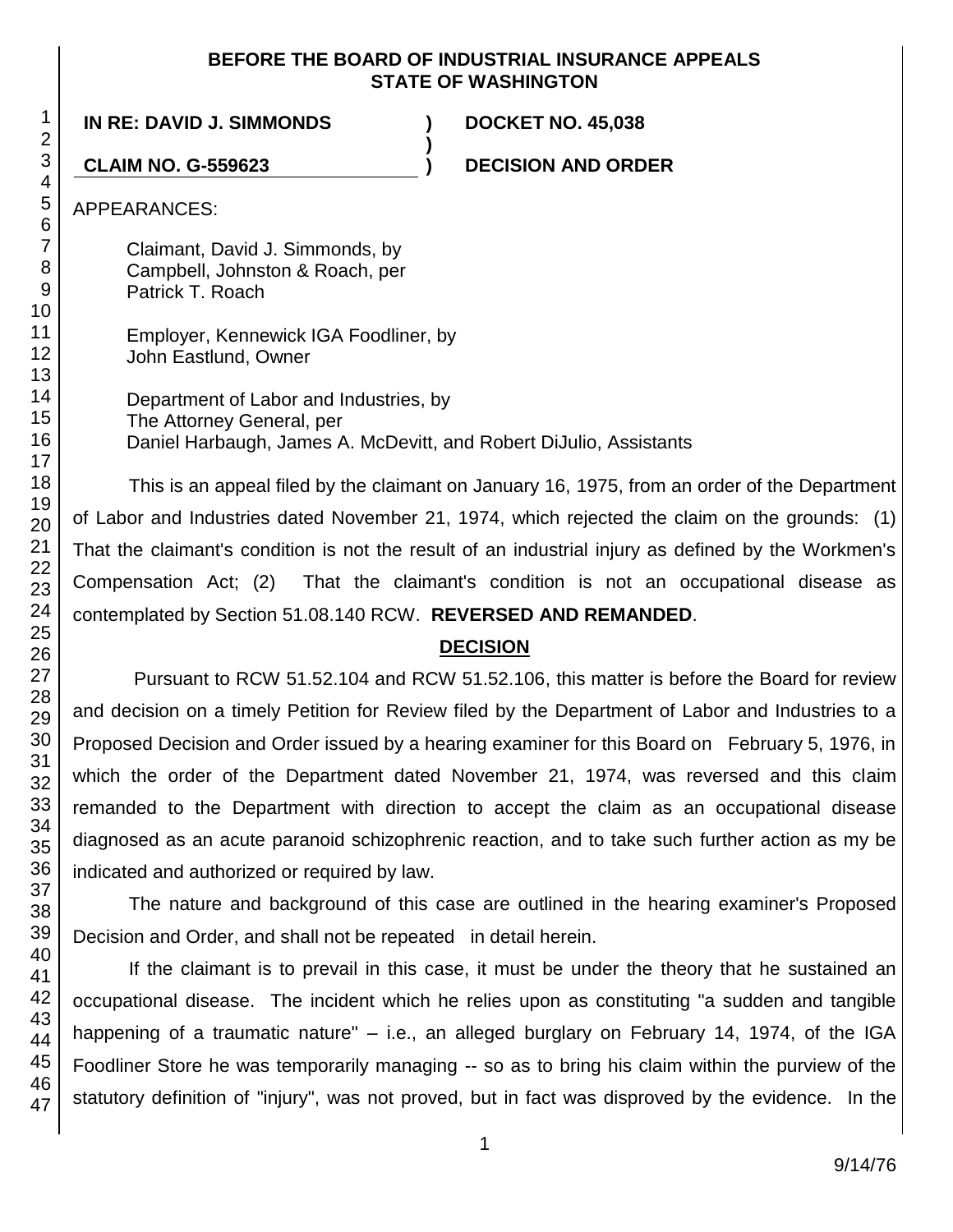view of his attending psychiatrist, the "burglary" was a delusion of the claimant, and was but a manifestation of the "changes that took place in his nervous system as a consequence of his reaction to the peculiar conditions and circumstances" of his employment situation.

The medical evidence uniformly establishes (and the Department concedes in its Petition for Review), that the claimant's nervous or mental breakdown was directly due to stress, anxiety, and fearfulness arising out of the pressures from his 9 or 10 day temporary stint as store manager, an experience which he had never undergone before. Still, however, the Department contends that the "proximate cause" requirements of an occupational disease as prescribed by the Court in Favor v. Department of Labor and Industries, 53 Wn. 2d 698 (1959), cannot be met in this case. Broadly stated, the issue presented for decision is whether or not a mental illness (acute paranoid schizophrenic reaction) caused by work-induced mental stimuli (excessive anxiety, worry and sleeplessness building up over a period of 9 or 10 days) qualifies as an occupational disease.

This is the type of case that Arthur Larson, author of the leading textbook on workmen's compensation, classifies as being in the "mental-mental" category -- i.e., a mental stimulus with a mental result. According to him, "a distinct majority position supporting compensability in these cases" has emerged. See Larson, Workman's Compensation Law, Volume 1A, Sec. 42.43. After examining the judicial decisions which Larson relies upon in making this statement, it appears that he makes no distinction between those cases where the mental stimulus was of a sudden or shocking nature, i.e., a dramatic event, as opposed to those where the mental stimulus (stimuli) has taken a cumulative form. Of the latter type cases, two lines of authority are clearly discernible, to wit: (1) Where the occupational disease statute is of the broad, general type, the claim is held compensable. See e.g., American Nat'l Red Cross v. Hagen, 327 F. 2d 559 (1964); Butler v. District Parking Management Co., 363 F. 2d 682 (1966); Carter v. General Motors Corp., 106 N.W. 2d 105 (1960); (2) Where the occupational disease statute limits compensability to specifically enumerated diseases, compensability is denied because mental illness is not one of the diseases enumerated. See e.g., Jacobs v. Goodyear Tire & Rubber Co., 412 P. 2d 986 (1966).

Our own statute, RCW 51.08.140, defining occupational disease as "such disease or infection as arises naturally and proximately out of employment", is, of course, of the broad, general type -- the type under which other jurisdictions, as above-noted, have found for compensability. Our occupational disease provision compares most closely with that contained in the Longshoremen's and Harbor Workers' Compensation Act which defines "occupational disease" as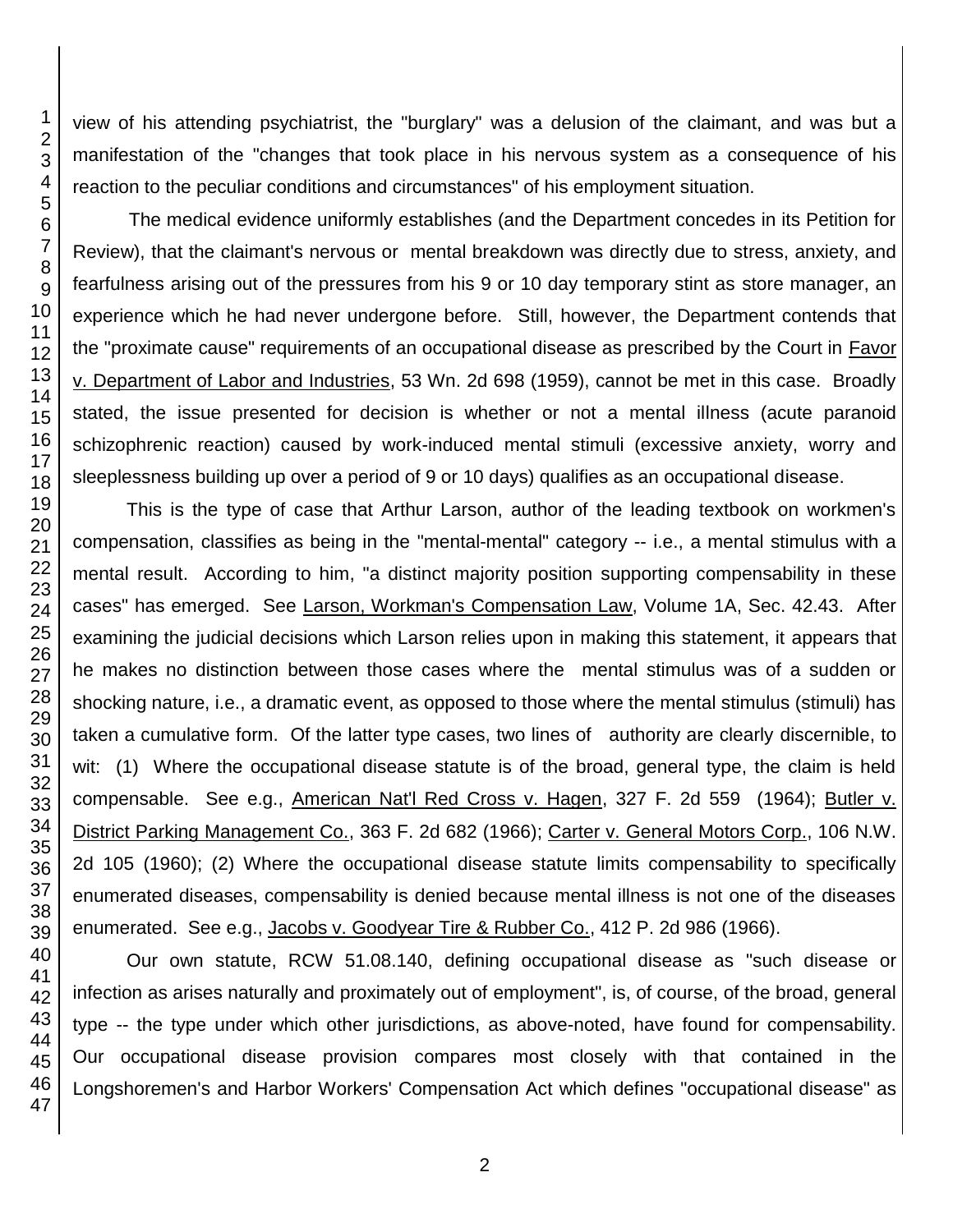"such ... disease or infection as arises naturally out of such employment ..." It was under this provision that both the American Red Cross and Butler cases, supra, were decided. See 33 U.S.C.A Sec. 902 (2). In the absence of controlling authority in point from our own jurisdiction, we think these cases constitute strong persuasive authority in support of compensability in light of the close similarity of the occupational disease statute there in issue to our own.

As for our own jurisdiction, the only case which may be said to have any material bearing upon the question at hand is Favor v. Depart-ment of Labor and Industries, supra. In that case the Court held that a coronary occlusion which allegedly resulted from anxiety and worry arising out of the claimant's job as a state agricultural inspector did not qualify as an occupational disease. Admittedly, there is to be found language in that case which, if taken literally, might seem to foreclose "anxiety and worry" from becoming legal causes of an occupational disease. We refer to that portion of the Court's opinion where it undertook to explain what was meant by the "rule of proximate cause", and stated:

> "Persons in all employments, and in all activities are exposed to the emotional stress and strain of anxiety and worry, and it cannot be said to have arisen naturally and proximately from the claimant's employment."

In other words, if the harmful exposure giving rise to the disease which is claimed to be an occupational disease is a type of exposure that persons in all walks of life are exposed to, the disease cannot qualify as an "occupational" disease.

The quoted language, of course, is dictum and has no binding authority. Further, the language would, if taken literally, exclude as occupational diseases a host of diseases that have regularly and traditionally been allowed as such over the years. See J. Harris Lynch's comments in Digest of Leading Cases on Workmen's Compensation Law, page 168. Also, the language does not square with the definite and clear holding in the leading case of Simpson Logging Co. v. Department of Labor and Industries, 32 Wn. 2d 472 (1949), which we think is the correct principle to be applied:

> "...Under the present act, no disease can be held not to be an occupational disease as a matter of law, where it has been proved that the conditions of the ...employment in which the claimant was employed naturally and proximately produced the disease, and that but for the exposure to such conditions the disease would not have been contracted." (Emphasis supplied)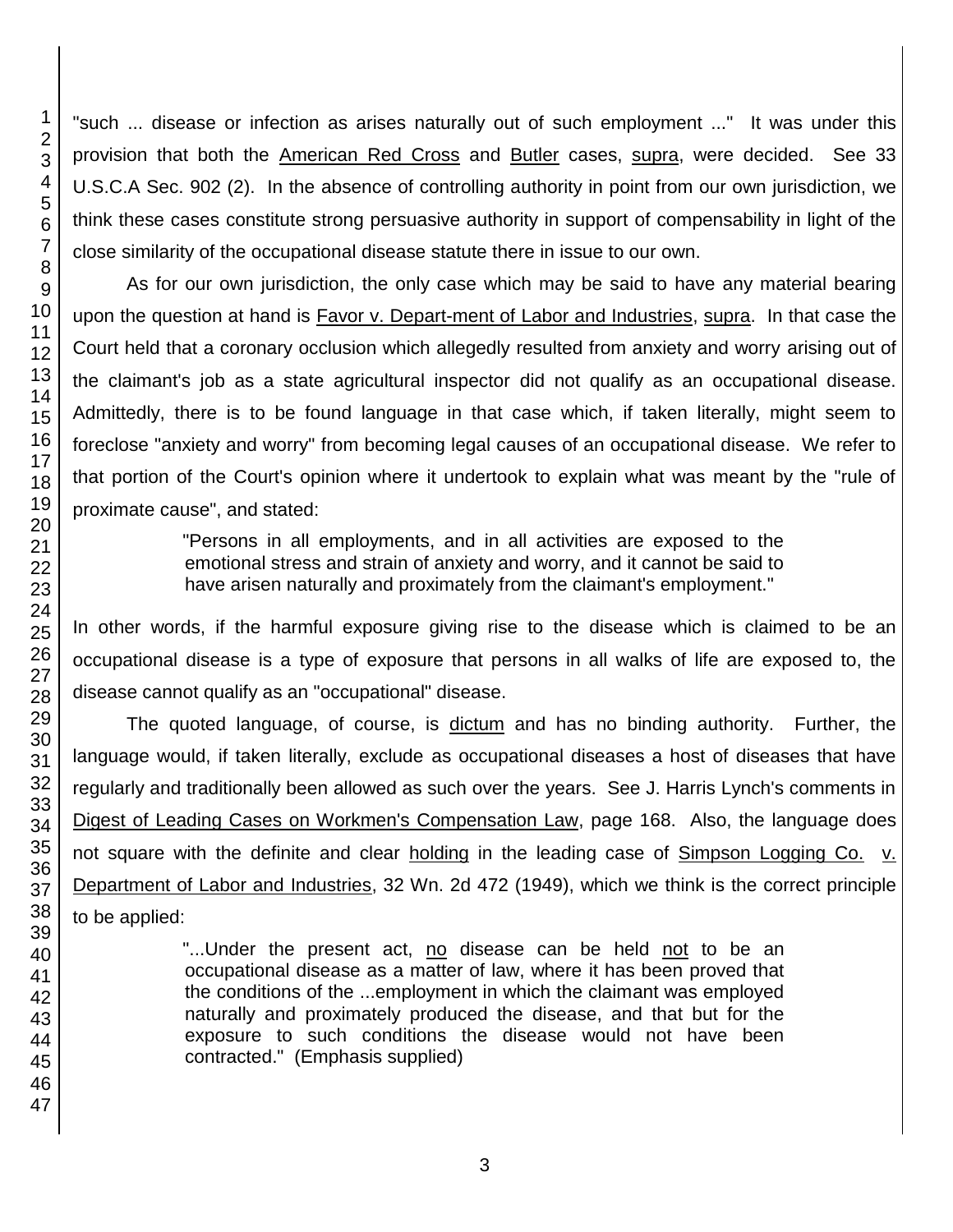46 47

1 2 3 As for the Court's statement in Favor to the effect that "Statements by a claimant as to purely subjective conditions, peculiar to himself" do not provide the "objective circumstances" necessary to prove proximate cause, we would only observe that, whatever lack of "objective circumstances" there may have been in the Favor case, there is no such lack here, where the stress and strain of claimant's being placed for the first time in the responsibilities of full store managership were objectively manifested in several ways, e.g., extremely long hours of work, abnormal attention to, and worry over, the store's financial accounts, and increasing agitation and sleeplessness because of the job. This was not the kind of stress and anxiety to which persons in all employment and all activities are exposed.

In summary, the evidence establishes without contravention that the claimant's mental illness, diagnosed as an acute paranoid schizophrenic reaction, arose naturally and proximately out of his employment, in the sense that there was no intervening independent and sufficient cause for the mental illness, and that the claimant would not have suffered such illness when he did but for the conditions of his employment as store manager. Accordingly, under the plain terms of RCW 51.08.140, claimant's mental illness must be held to qualify as an occupational disease. Simpson Logging Co. v. Department of Labor and Industries, supra.

## **FINDINGS OF FACT**

Based upon the record, the Board makes the following findings of fact:

1. On March 18, 1974, the claimant, David J. Simmonds, filed an accident report with the Department of Labor and Industries alleging that he had sustained an injury or suffered an occupational disease on February 15, 1974, during the course of his employment for Kennewick IGA Foodliner. On September 16, 1974, the Department issued an order rejecting the claim on the grounds that the claimant had not sustained an industrial injury, and that his condition did not constitute an occupational disease. Both the claimant and the employer filed timely protests with the Department from its order of rejection, whereupon the Department reassumed jurisdiction of the claim for further investigation and consideration. On November 21, 1974, the Department issued an order adhering to the provisions of its order of September 16, 1974, rejecting the claim. On January 16, 1975, the claimant filed a notice of appeal, and on January 24, 1975, this Board issued an order granting the appeal.

2. Appellate proceedings were conducted before the Board of Industrial Insurance Appeals, and on February 5, 1976, a hearing examiner of the Board entered a Proposed Decision and Order in connection with this appeal. Thereafter, within the time allotted by law, a Petition for Review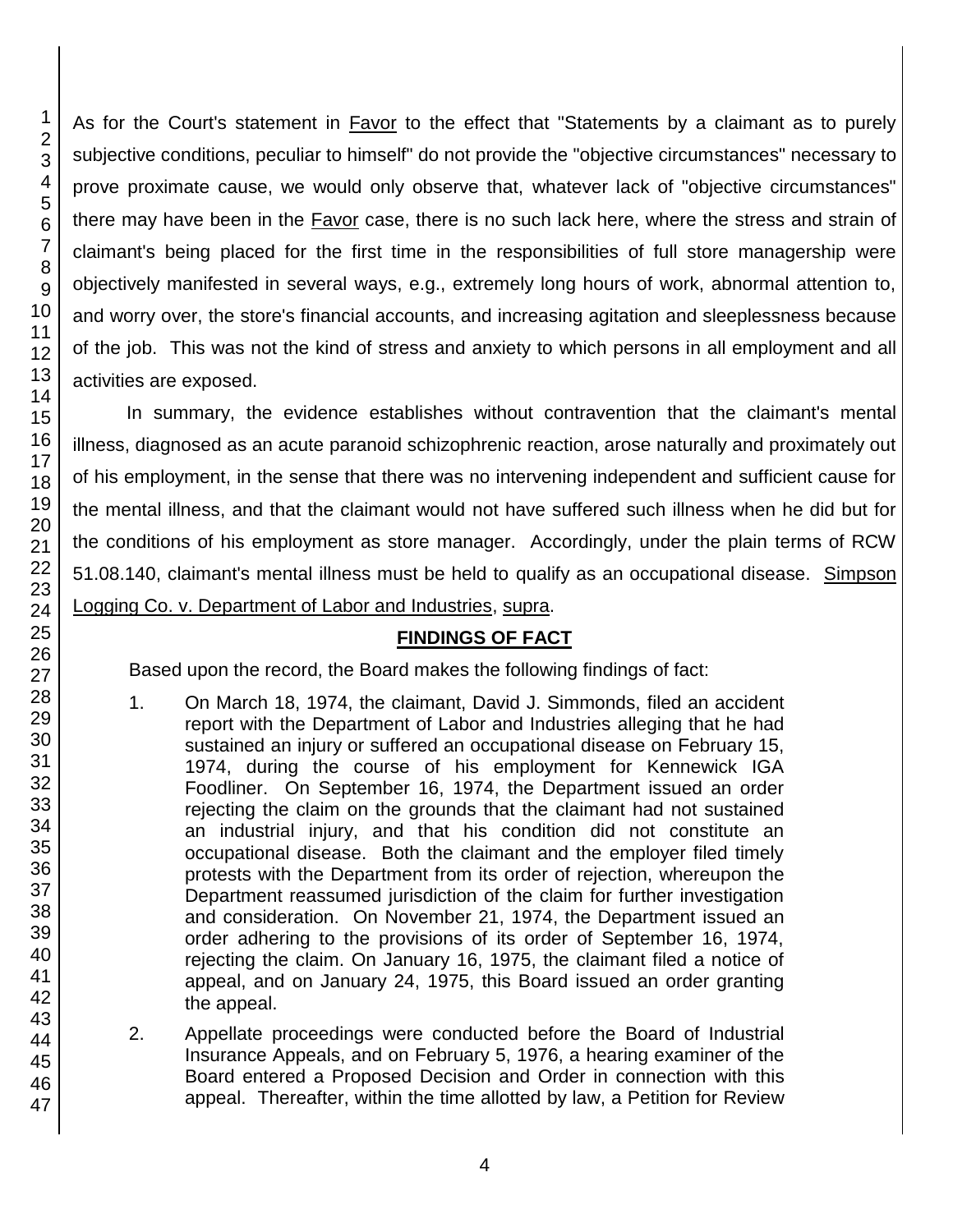was filed and the case referred for review by the Board pursuant to RCW 51.52.106.

- 3. In early February, 1974, the claimant's father-in-law, owner-operator of Kennewick IGA Foodliner went on vacation for a period of 9 or 10 days, leaving the claimant in sole charge of the store's operations. This was the first time that the claimant had sole management responsibility for the store's operations.
- 4. As a result of the various pressures and responsibilities of his employment in temporarily managing the store over said period of 9 or 10 days, the claimant became increasingly consumed by stress, worry, and anxiety, to the point that on or about February 14, 1974, he suffered a mental breakdown diagnosed as an acute paranoid schizophrenic reaction.
- 5. The claimant, who was 26 years of age at the time of his testimony herein, had no history of mental illness or mental aberrations prior to his mental breakdown in February, 1974.
- 6. But for the conditions of claimant's employment as temporary store manager for the period of 9 or 10 days in February, 1974, the claimant would not have suffered at that time the mental illness which developed on February 14, 1974, and which required medical treatment on February 15, 1974, and thereafter.

## **CONCLUSIONS OF LAW**

Based upon the foregoing findings, the Board makes the following conclusions:

- 1. The Board has jurisdiction of the parties and the subject matter of this appeal.
- 2. The claimant's mental illness, diagnosed as an acute paranoid schizophrenic reaction, constitutes an occupational disease as that term is defined by RCW 51.08.140.
- 3. The order of the Department of Labor and Industries dated November 21, 1974, rejecting this claim, should be reversed and this claim remanded to the Department with instructions to allow the claim as an occupational disease, and to take such other and further action as indicated and authorized by law.

### It is so ORDERED.

Dated this 14th day of September, 1976.

| BOARD OF INDUSTRIAL INSURANCE APPEALS<br>$\sqrt{s}$ |          |
|-----------------------------------------------------|----------|
| PHILLIP T. BORK<br>$\sqrt{s}$                       | Chairman |
| <b>SAM KINVILLE</b>                                 | Member   |